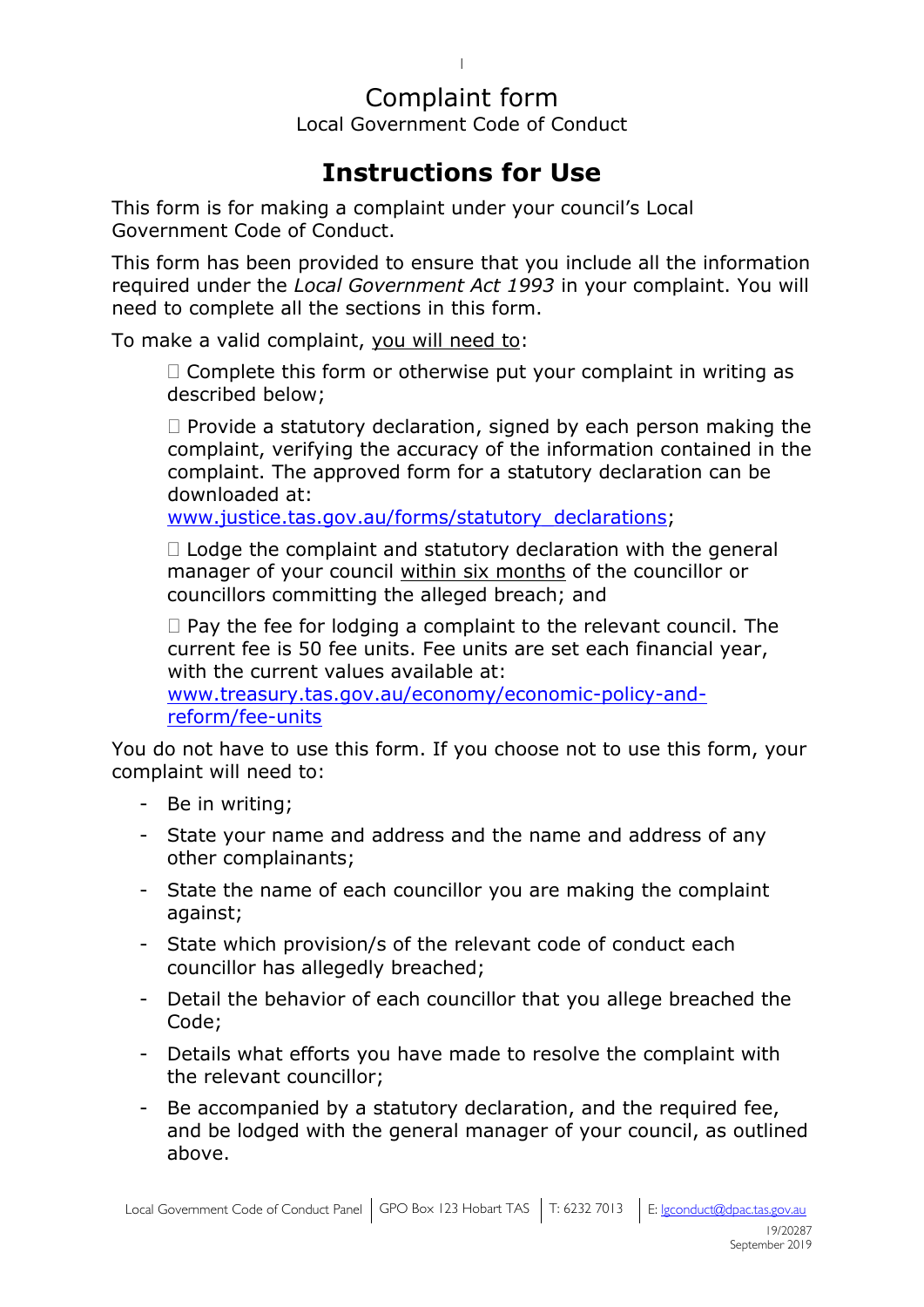#### Complaint form Local Government Code of Conduct

| CONTACT DETAILS (of person making the complaint)                             |  |                            |
|------------------------------------------------------------------------------|--|----------------------------|
| Name:                                                                        |  | Telephone (mobile):        |
| Address (Residential):                                                       |  | Telephone (work):          |
| Address (Postal):                                                            |  | Telephone (home):          |
| Email address:                                                               |  | Preferred mode of contact: |
| SUMMMARY OF COMPLAINT                                                        |  |                            |
| Name of Councillor who you<br>believe has breached the<br>Code of Conduct:   |  |                            |
| Provisions of the Code of<br>Conduct that you believe<br>have been breached: |  |                            |
| Date(s) of incident(s):                                                      |  |                            |
| Location(s) of incident(s):                                                  |  |                            |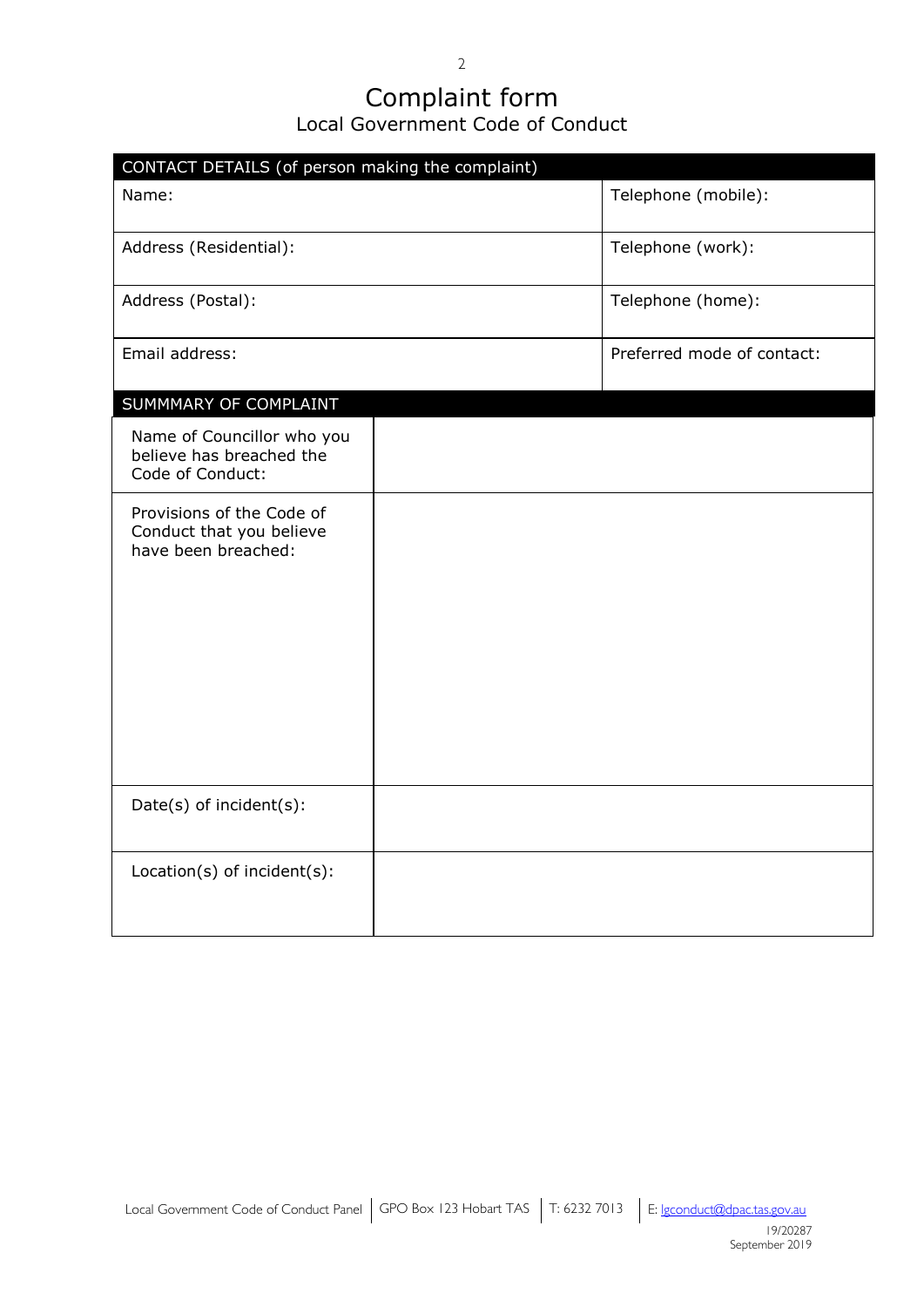## Complaint form

Local Government Code of Conduct

| DETAILS OF THE COMPLAINT (further information may be attached)          |
|-------------------------------------------------------------------------|
|                                                                         |
|                                                                         |
|                                                                         |
|                                                                         |
|                                                                         |
|                                                                         |
|                                                                         |
|                                                                         |
|                                                                         |
|                                                                         |
|                                                                         |
|                                                                         |
| WITNESSES (include anyone with knowledge of what happened)              |
|                                                                         |
|                                                                         |
|                                                                         |
|                                                                         |
|                                                                         |
| HAVE YOU PREVIOUSLY MADE A CODE OF CONDUCT COMPLAINT ABOUT THIS MATTER? |
| $YES$ $\Box$ NO $\Box$                                                  |
| If yes, when did you make the complaint?                                |
|                                                                         |
|                                                                         |
|                                                                         |